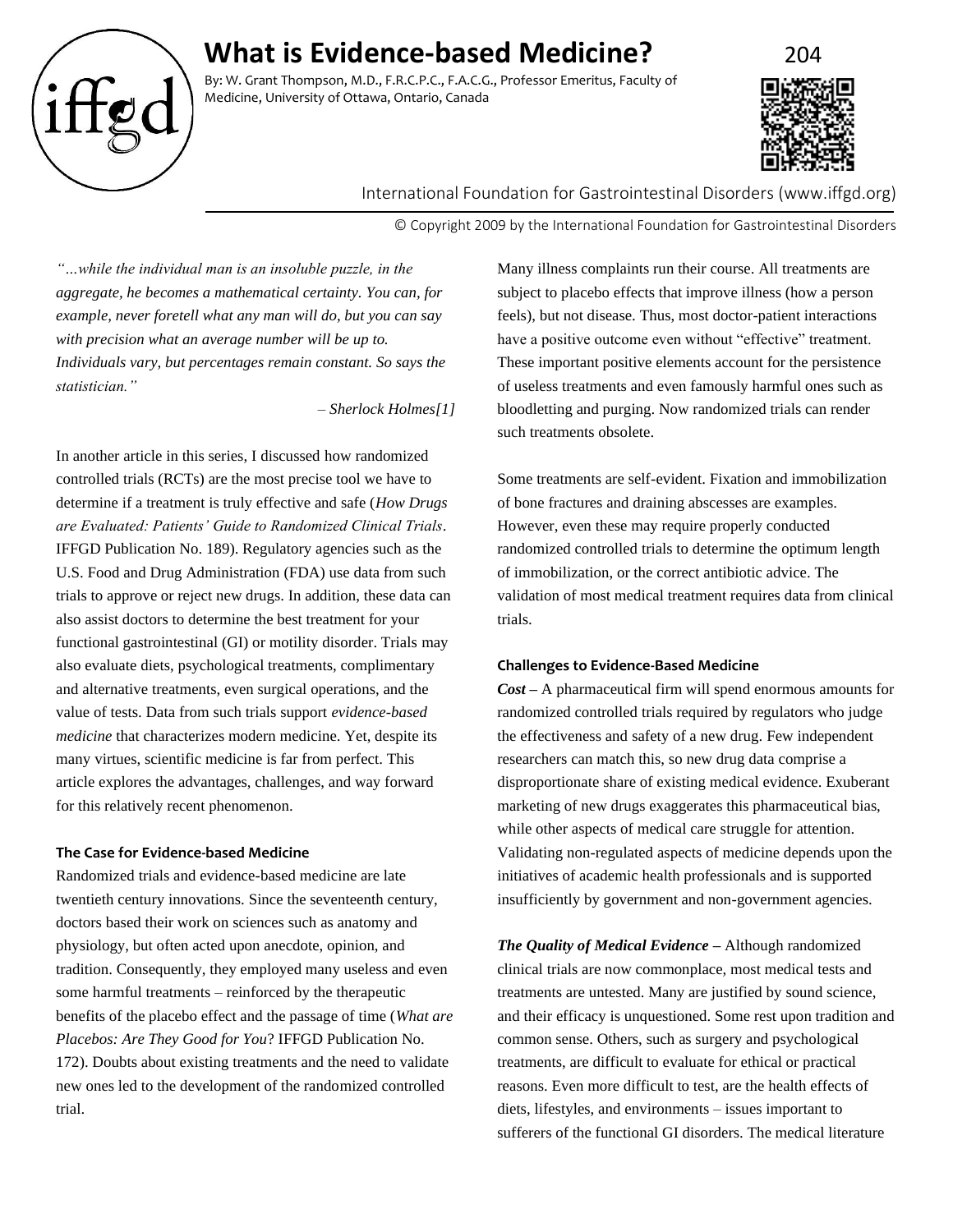includes a range of reports that contribute to medical evidence, but they vary greatly in quality:

- 1. *A case report* is a doctor's detailed account of the diagnosis or treatment of a patient's illness. A case report is an anecdote, with little scientific validity. Individual reports are subject to bias, and do not predict that similar patients will behave similarly. (See the Sherlock Holmes "comment" on Page 1.) Case reports are of little value in the functional GI disorders, because individual circumstances among the vast numbers of affected individuals vary so greatly. A report of several similar patients constitutes a *case series*, which expands the experience, but may compound any bias. For rare diseases, such reports may be the only available medical evidence, and provide management ideas to doctors newly confronted with a rare problem. Nevertheless, case reports are the least reliable type of scientific medical reporting.
- 2. *An observational study* reports patient health outcomes with no intervention. For example, the Framingham study, supported by the U.S. Public Health Service, recruited more than 5,000 adults in 1948. Framingham and other researchers over many years found associations between certain characteristics and heart disease – data that equipped doctors to advise people to exercise, eat less, manage cholesterol, and stop smoking. However, most observational studies are less well conducted or of shorter duration. The association of a disease with a certain diet or lifestyle does not establish causation, since human lives are far too complicated to exclude other factors that may confuse the results. Such studies may suggest a need for further scientific study, but are seldom acceptable at face value. Many such studies reported in the popular press suggest alarming dangers of a certain diet or behavior, only to be contradicted later by another study. Such alarms from uncontrolled observational studies do not serve the public well.
- 3. *A case-control study* compares a group of people who have a particular condition with others who do not (controls). The controls are an improvement on observational studies, but they are not selected in advance. Therefore, such studies are more subject to bias than a randomized controlled trial.
- 4. *A cohort study* follows a cohort (group) of people with a certain condition who underwent a certain treatment or other factor. The outcomes for that group are compared with a similar cohort of people without the condition or

without the treatment. Lack of blinding, unconcealed allocation, and variations within the groups may bias the results.

5. *A controlled clinical trial* tests a suspected relationship of a treatment, test, or other factor with a good outcome by assigning people to a treatment group or a control group. The gold standard of treatment validation is the *doubleblind, randomized, controlled clinical trial*, that controls for bias by randomly allocating participants to either a treatment group, or a control group that receives a placebo, another treatment, or no treatment. Neither the participants nor researchers know whether a subject is on the test treatment or not until the study's end (double-blinding). When properly conducted, such a trial produces the best medical evidence. However, many randomized controlled trials fail because of insufficient numbers, bias, failure of blinding, inappropriate outcome measures, and other pitfalls. In trials or treatments for the functional gastrointestinal disorders, the definition of a good result is especially difficult. Because "improvement" depends upon the opinion of the trial subject, the best outcome measures to employ in randomized trials are controversial. To address this problem, the Rome Foundation sponsored an "Outcomes Conference" in Milwaukee in April of 2009, which was attended by experts from around the world, regulatory authorities, and representatives of the pharmaceutical industry. This commenced a cooperative effort by all parties to determine the best outcome measures for irritable bowel syndrome, dyspepsia, and other functional gut disorders.

*Generalizability –* The link between data from randomized controlled trials and clinical medicine depends upon their appropriate application to a patient. Subjects selected for a clinical trial should represent a demographically defined population group that has the same disease as the patient. To be eligible to receive a treatment, a patient should fit easily with the test population. However, many factors confound this ideal. Since study subjects are often recruited at university centers or contract research organizations, they may not be typical of patients consulting a family doctor. When only severely affected patients enter a randomized controlled trial, its results may not apply to a less-affected patient. Moreover, among patients no two people are completely alike.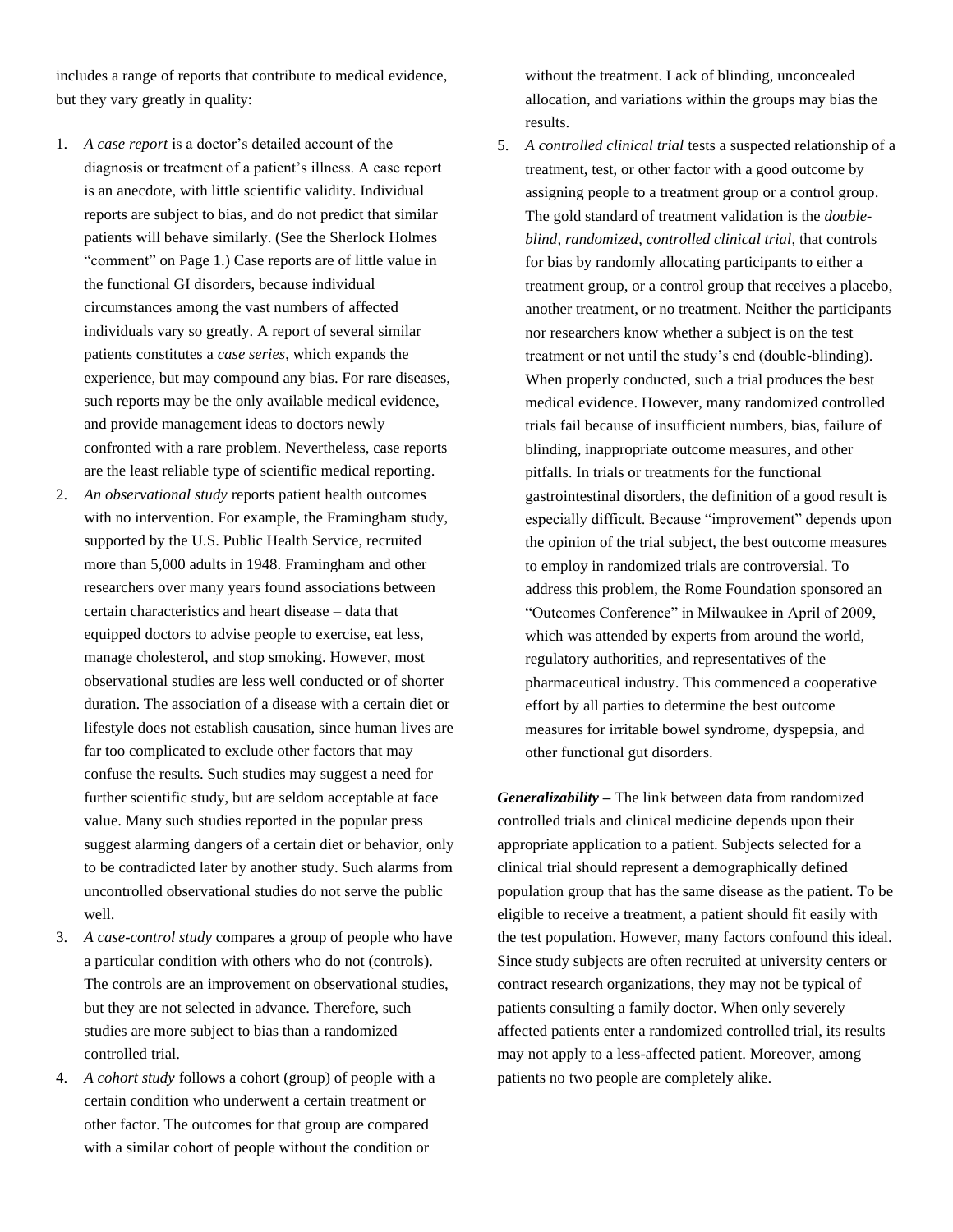Evidence-based medicine is the "conscientious, explicit and judicious use of the current best evidence from clinical care research in making decisions about the care of individual patients." Thus, physicians must "conscientiously" follow the literature to discover data that might help you. For "judicious use," the physician must judge if you fit the description of the subjects on whom the treatment was successfully tested. Then, after considering your preferences, personal circumstances, cost, and the treatment's side effects, you can decide whether to use it.

*The Availability of Medical Evidence –* Medical evidence is of little value if it is not readily available where the patient sees his doctor. While specialists can digest data within their own discipline, medical knowledge is so vast and of such variable quality, that it threatens to overwhelm most primary care physicians, to say nothing of patients. In the information age, one might expect that the Internet would help physicians acquire and manage this data. However, medicine has been slow to adopt information technology, and there is so far little systematic attempt to provide reliable and timely medical evidence to physicians.

## **The Way Forward**

*Gathering the Data –* Testing of all medical treatments and tests is a worthy, if unattainable objective. Many evaluations are unsuccessful because of flawed design or insufficient participants. To overcome this, academics employ various reviewing techniques to collate evidence from several sources. *Review articles* and *consensus conferences* are time-honored methods of assembling and critically analyzing data. However, they lack a structured process and the participants or authors are liable to bias. This is especially true if unpublished data are ignored. Care must also be taken to avoid any influence by an interested party such as a pharmaceutical sponsor.

*Systematic reviews* and *meta-analyses* attempt more scientific and structured approaches by including all available data and evaluating its quality. Characteristically, criteria for a successful outcome are decided in advance of a systematic review, and several reviewers blindly evaluate the data. Such armchair research is sometimes helpful, but only when high quality data is available – which brings us back to the need for good clinical trials in the first place. Data on the management of the functional GI disorders, while plentiful, are not always of the highest quality. Government, managers, doctors, and

patients need more wide-ranging medical evidence, and its acquisition should be a healthcare priority.

*Using the Data –* The Internet is replete with information of varying trustworthiness. Advertising or testimonials with no foundation of science may beguile doctor and patients alike. Physicians must evaluate the mass of information that comes their way through journals, public media, Internet, industrysponsored events, and questioning patients. It is technologically possible for all physicians to have information available to them through office computers or hand-held devices. It will prove more difficult to ensure that the information is useful and correct.

For this purpose, members of the *Cochrane Collaboration* evaluate treatments based upon all relevant published and unpublished trial data (www.cochrane.org/reviews/en/). However, maintaining the Cochrane website currently requires the dedication of hundreds of volunteer collaborators. There are national registries, but the ideal would be an international registry where all trials would be promptly available to all. Not only would this help physicians and patients decide treatment, but it would also avoid publication bias and prevent design flaws and duplication.

#### **Conclusions**

Evidence-based medicine depends upon the accumulation of data from treating patients. The highest quality evidence is that derived from randomized, placebo-controlled clinical trials. However, such trials are expensive, difficult to execute correctly, and are concentrated upon new drugs. A more comprehensive program aimed at validating all medical acts is a worthy goal, but will require much effort and broad-based funding.

## **Reference**

Doyle AC. The Sign of the Four (Quoting Winwood Reade), pg. 89-158. *The Complete Sherlock Holmes*. New York: Doubleday. 1892.

## **Further Reading**

Thompson WG. *The placebo effect in health: combining science and compassionate care*. New York: Prometheus. 2005.